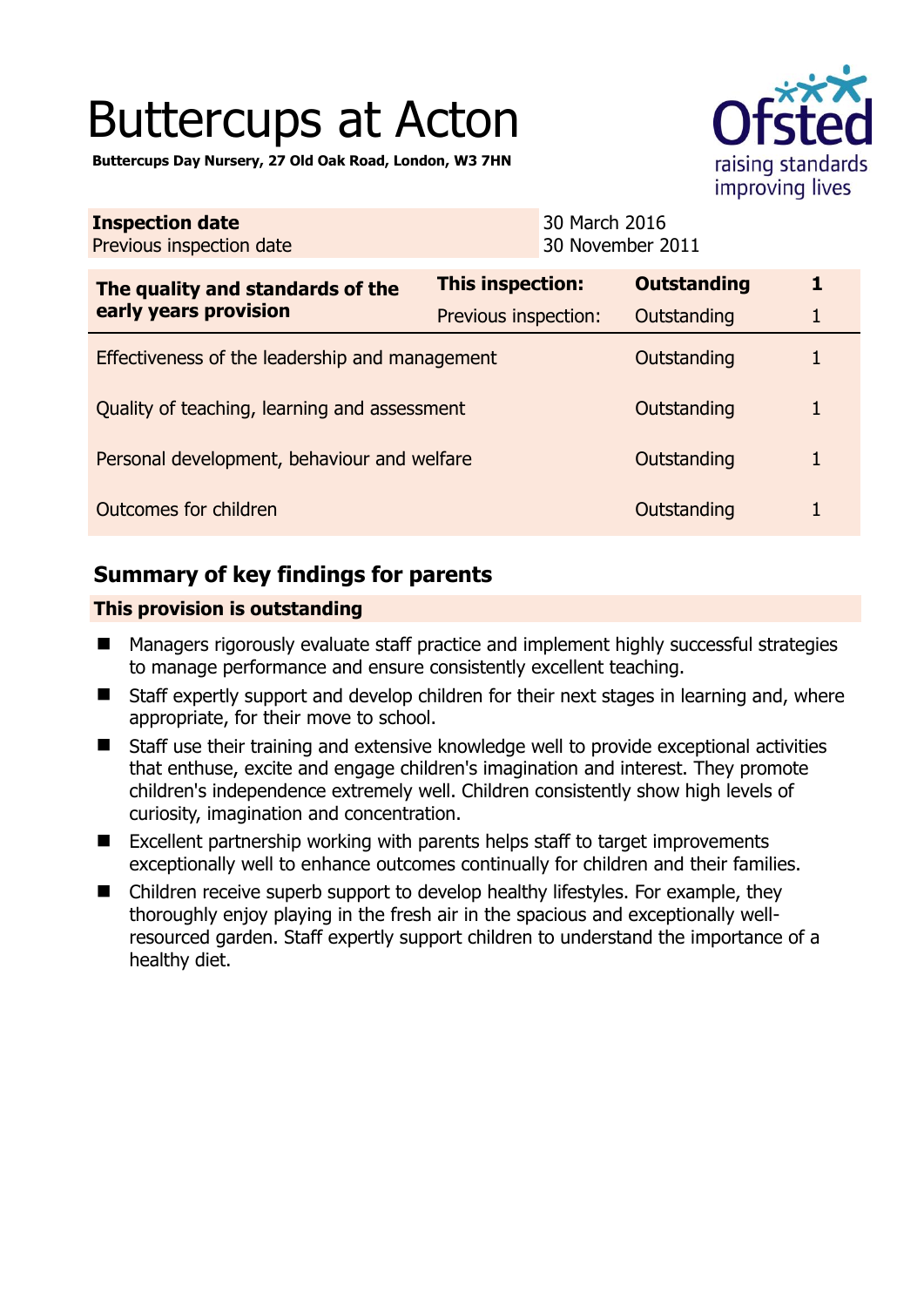## **What the setting needs to do to improve further**

## **To further improve the quality of the early years provision the provider should:**

■ address the minor inconsistencies in the way that celebrations of each child's efforts and achievements are reflected throughout the nursery environment.

## **Inspection activities**

- The inspector observed children taking part in a range of activities, indoors and outdoors.
- $\blacksquare$  The inspector spoke with staff and observed their teaching practices.
- $\blacksquare$  The inspector carried out a joint observation with the managers.
- $\blacksquare$  The inspector spoke to parents to take account of their views.
- The inspector sampled a wide range of documentation, including staff suitability checks and children's development records.

### **Inspector**

Christine Lamey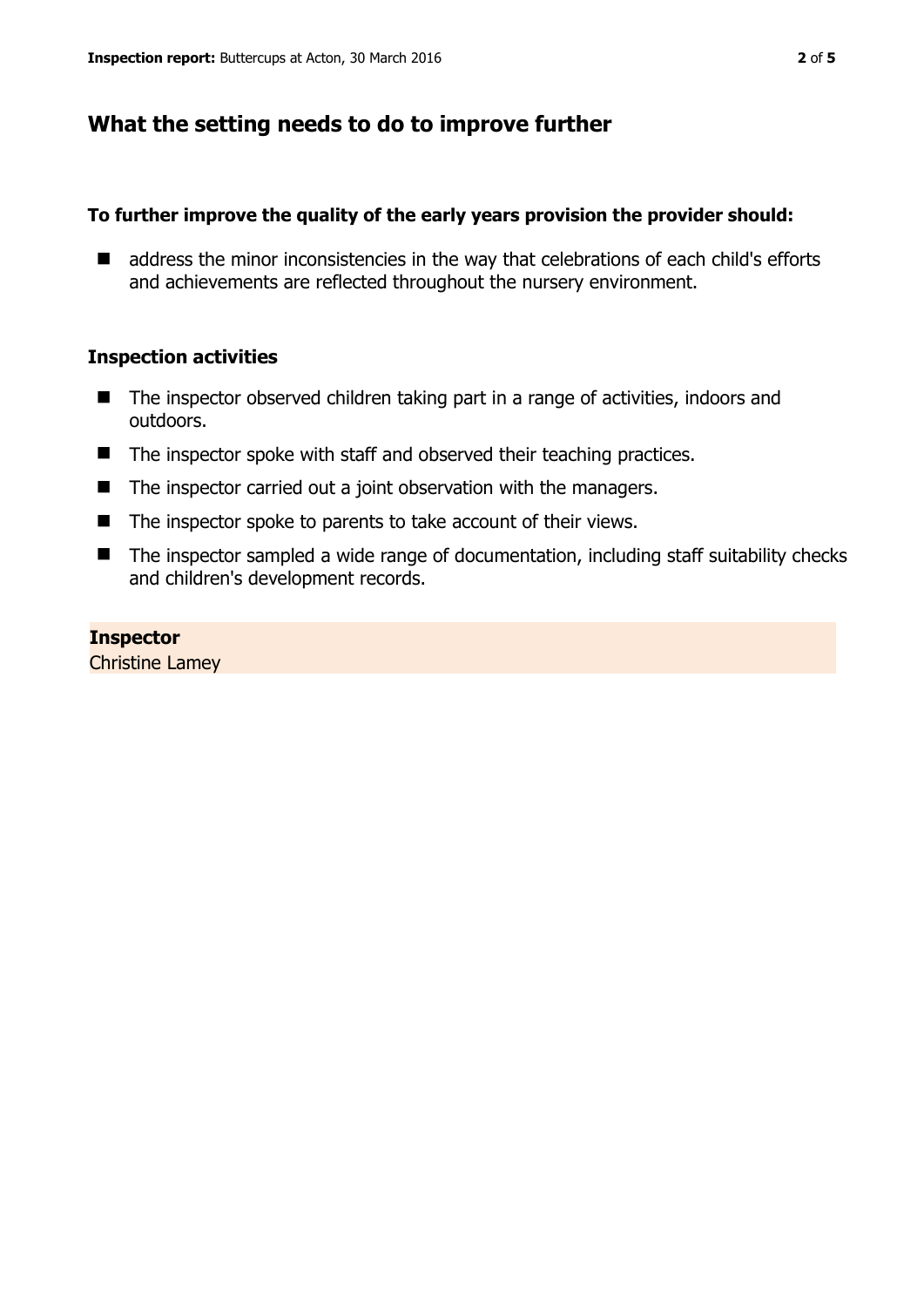## **Inspection findings**

#### **Effectiveness of the leadership and management is outstanding**

Parents receive infinite opportunities to make a positive contribution to their children's learning, for example, through questionnaires, daily and monthly reviews, and monthly special events. Safeguarding is effective. The staff are highly trained to identify children who may need support and to recognise signs that may indicate a cause for concern. Managers implement robust arrangements for the recruitment and induction of new staff, to help ensure all adults are suitable to work with children. Highly effective monitoring by the manager helps to ensure that all children thrive.

#### **Quality of teaching, learning and assessment is outstanding**

Children make exceptional progress as they benefit from the excellent teaching. For example, they show their excitement as a member of staff develops a favourite song about a spider by making props. Children squeal with delight as a member of staff squirts them with water as they act out the rain coming down. Staff skilfully develop and expand activities to follow children's interests. For example, as babies were engrossed in a sponge painting activity, staff built on their enthusiasm to support them to paint with their hands. Staff expertly encourage children to learn new words and are excellent role models for them. The key-person system is highly effective. Staff use accurate assessments and highquality observations to swiftly identify when children are falling behind. They promptly put extra support is put in place to help them catch up.

#### **Personal development, behaviour and welfare are outstanding**

There are very effective strategies to support children's understanding of how to remain healthy. For example, children learn about the importance of brushing their teeth. They squeeze toothpaste and brush the teeth of a large model of a mouth. Staff expertly support children to manage their own conflicts and develop high levels of respect for each other. Children develop the skills they need for their next stage in learning and for moving to school. For example, staff provide extensive opportunities for children to develop their early literacy skills, including identifying and writing their own names. Staff celebrate all children's achievements enthusiastically, inspiring them to persevere and explore their ideas. Displays throughout the nursery showcase children's work and reflect their involvement in activities. However, staff recognise that some displays have not been updated for a while and do not equally reflect all children who attend.

#### **Outcomes for children are outstanding**

Children flourish and are inspired by activities, such as planting flowers. For example, they show excellent curiosity and understanding as they marvel at the roots of a runner bean that they have grown from a seed. Children respond extremely well to the nurturing manner of all staff and develop high levels of confidence and superb self-esteem.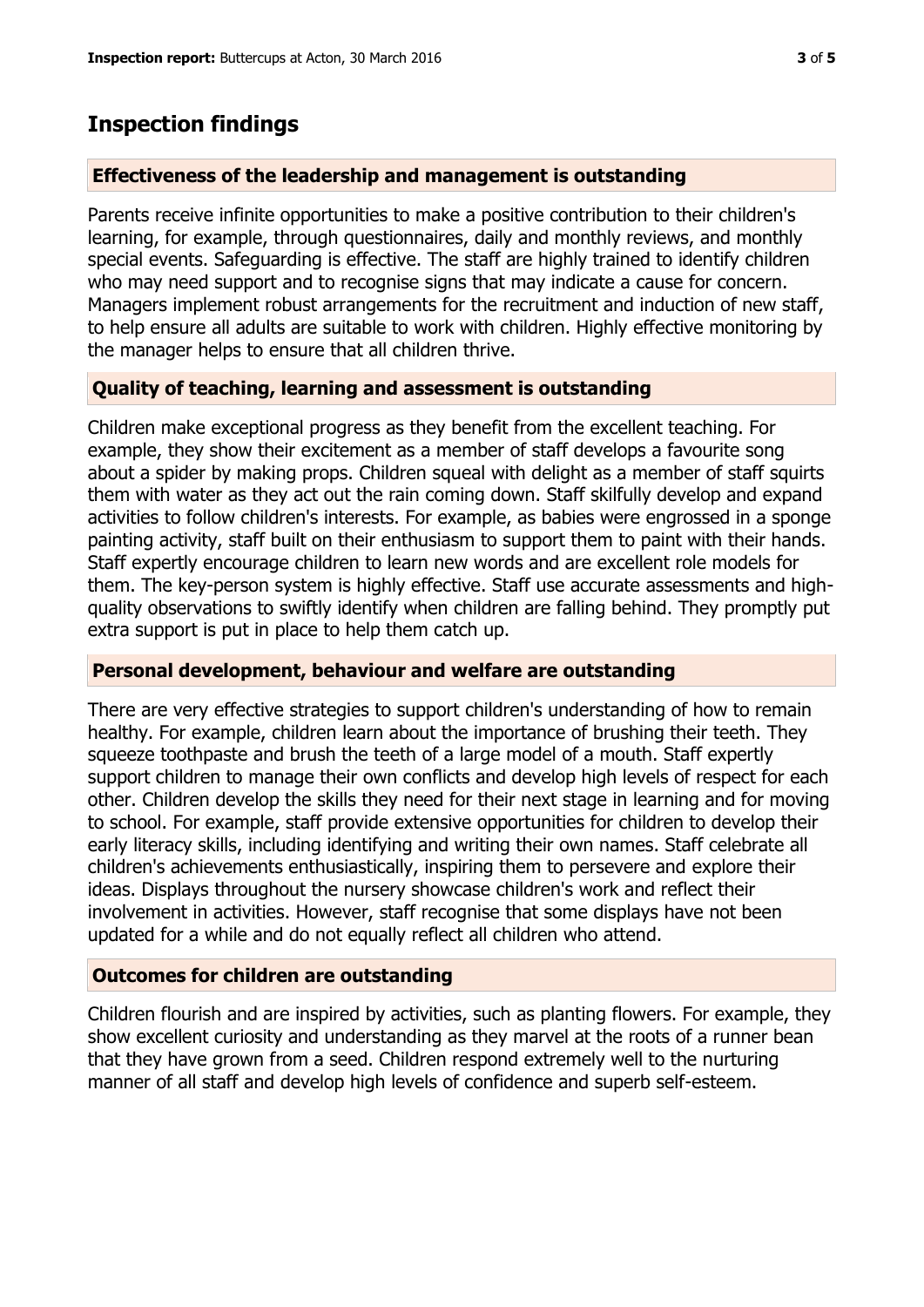## **Setting details**

| Unique reference number           | EY428492                          |
|-----------------------------------|-----------------------------------|
| <b>Local authority</b>            | Ealing                            |
| <b>Inspection number</b>          | 822772                            |
| <b>Type of provision</b>          | Full-time provision               |
| Day care type                     | Childcare - Non-Domestic          |
| <b>Registers</b>                  | Early Years Register              |
| Age range of children             | $0 - 5$                           |
| <b>Total number of places</b>     | 41                                |
| <b>Number of children on roll</b> | 53                                |
| <b>Name of provider</b>           | <b>Buttercups Nursery Limited</b> |
| Date of previous inspection       | 30 November 2011                  |
| <b>Telephone number</b>           | 0208 749 9459                     |

Buttercups at Acton registered in 2011. It is located in Acton, in the London Borough of Ealing. The nursery is open each weekday from 8am to 6pm, 51 weeks of the year. The nursery receives funding to provide early education for children aged two, three and four year. The nursery employs 12 staff who work with the children; of whom, eight staff hold relevant qualifications at level 2 and level 3.

This inspection was carried out by Ofsted under sections 49 and 50 of the Childcare Act 2006 on the quality and standards of provision that is registered on the Early Years Register. The registered person must ensure that this provision complies with the statutory framework for children's learning, development and care, known as the Early Years Foundation Stage.

Any complaints about the inspection or the report should be made following the procedures set out in the guidance 'Complaints procedure: raising concerns and making complaints about Ofsted', which is available from Ofsted's website: www.gov.uk/government/organisations/ofsted. If you would like Ofsted to send you a copy of the guidance, please telephone 0300 123 4234, or email enquiries@ofsted.gov.uk.